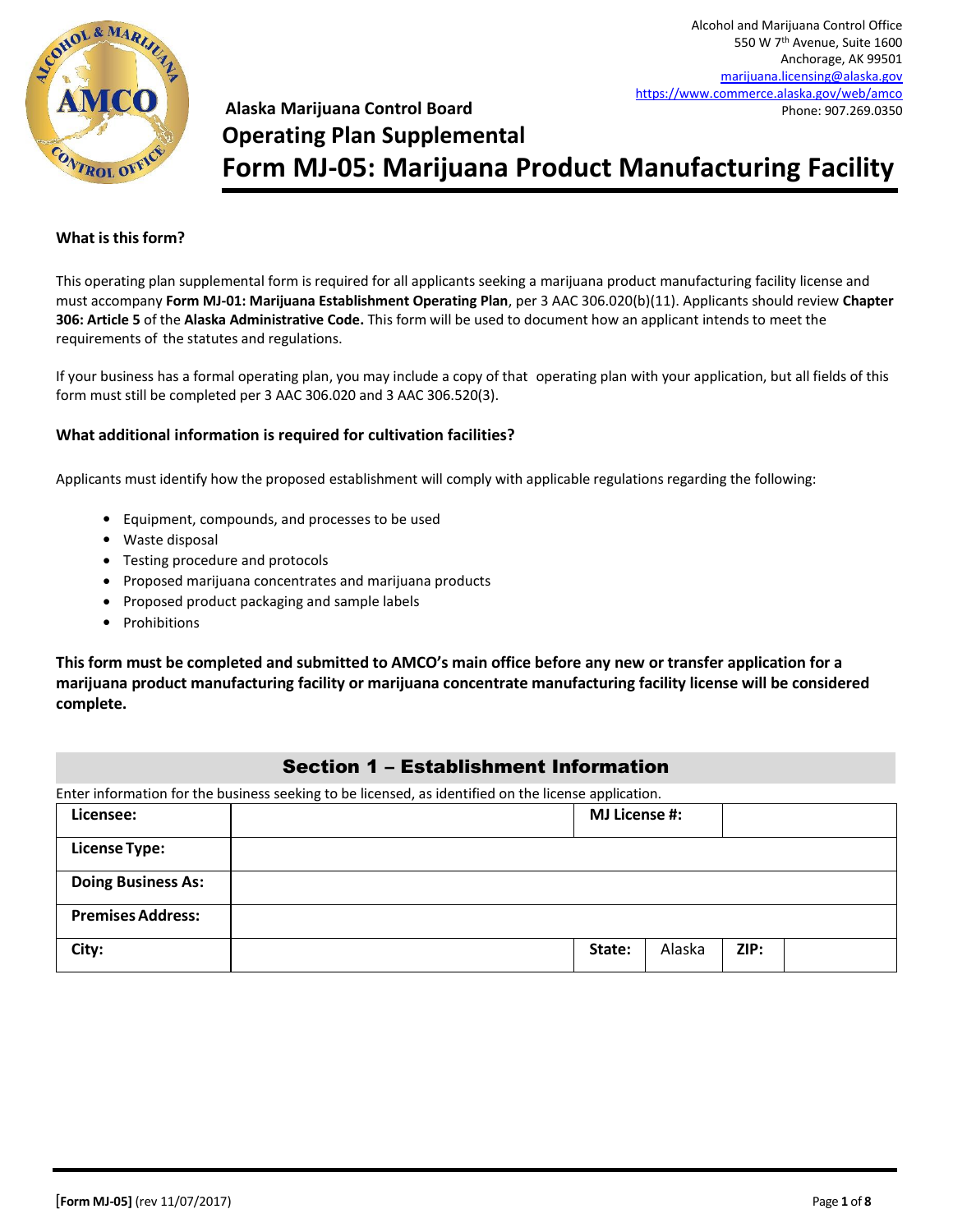



#### Section 2 – Overview of Operations

**2.1. Provide an overview of your proposed facility's operations. Include information regarding the intake, flow, and transfer of marijuana, marijuana concentrate, and marijuana product at and from your premises:**

### Section 3 – Equipment and Compounds to be Used

Review the requirements under 3 AAC 306.555.

**3.1. Describe the equipment and solvents, gases, chemicals, and other compounds the marijuana product manufacturing facility will use to create marijuana concentrates:**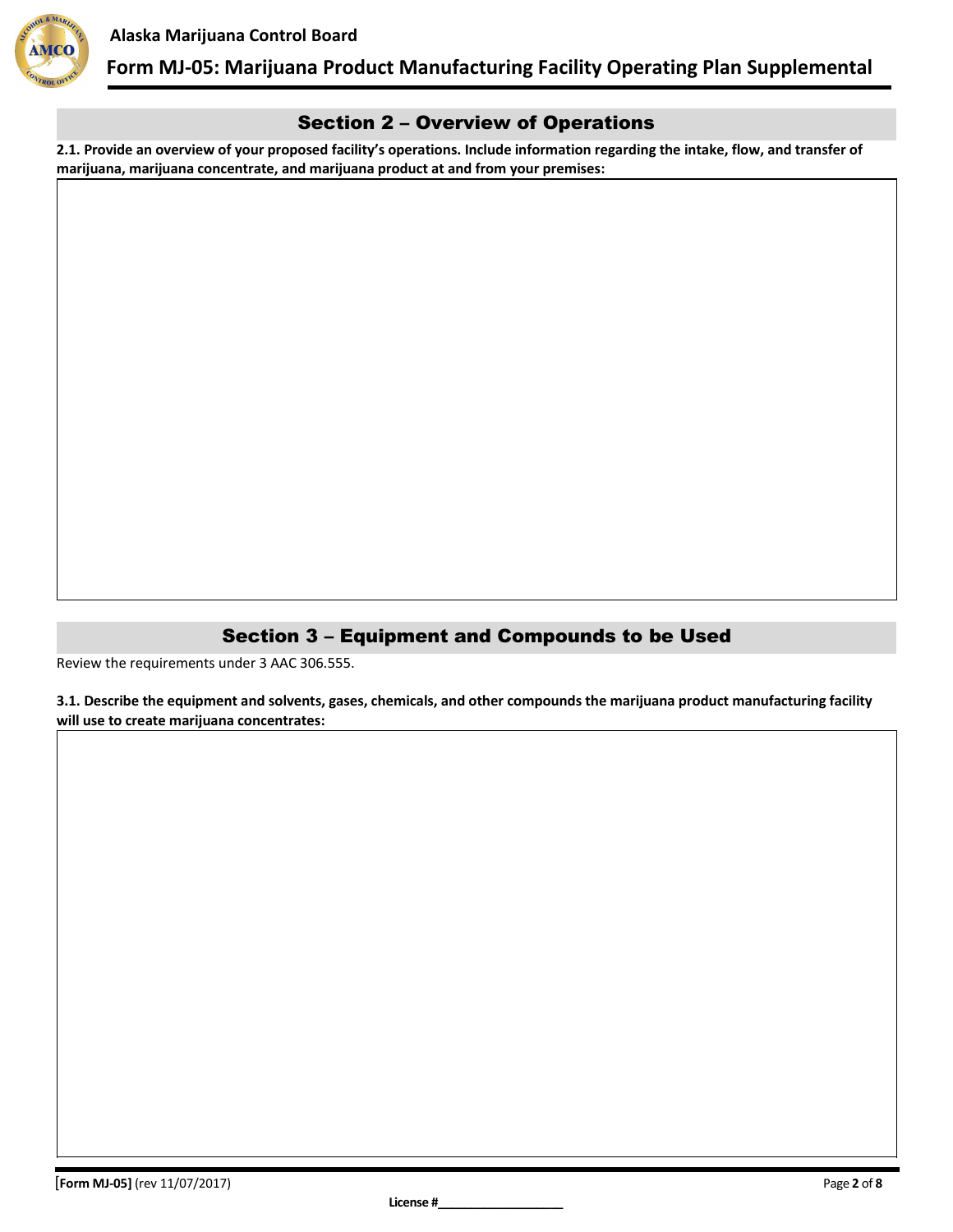

#### Section 4 – Waste Disposal

Review the requirements under 3 AAC 306.740.

You must be able to certify the statement below. Read the following and then sign your initials in the box to the right: Initials

**4.1. The marijuana product manufacturing facility shall give the board at least three days written notice required under 3 AAC 306.740(c) before making marijuana waste unusable and disposing of it.**

**4.2. Describe how you will store, manage, and dispose of any solid or liquid marijuana waste, including expired or outdated marijuana or marijuana product, in compliance with any applicable laws. Include details about the material(s) you will mix with ground marijuana waste and the processes that you will use to make the marijuana waste unusable for any purpose for which it was grown or produced:**

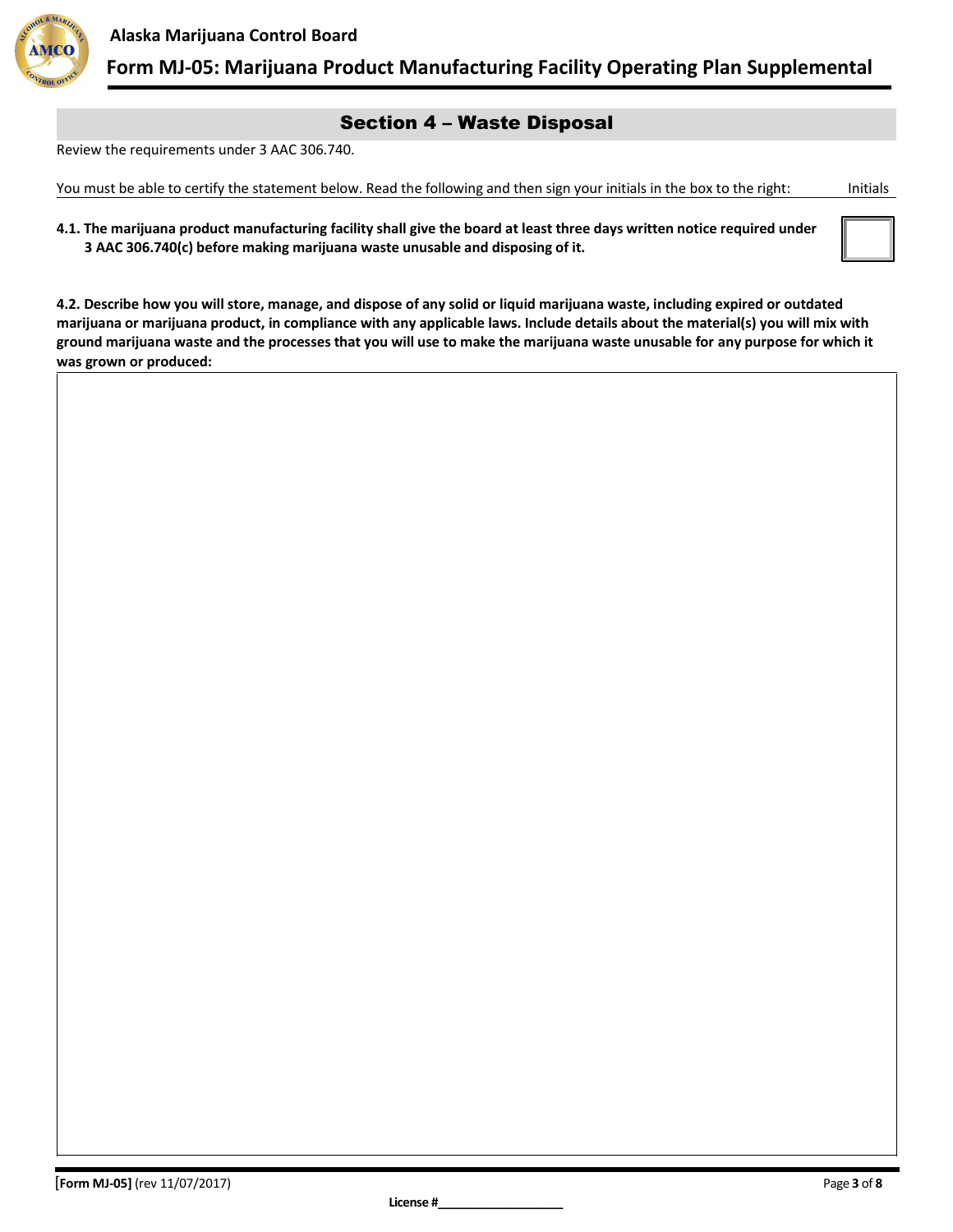



| <b>Section 5 - Testing Procedure and Protocols</b> |  |  |  |  |  |  |
|----------------------------------------------------|--|--|--|--|--|--|
|----------------------------------------------------|--|--|--|--|--|--|

Review the requirements under 3 AAC 306.520 and 3 AAC 306.550.

| You must be able to certify the statement below. Read the following and then sign your initials in the box to the right:                                                                                                                                                                                                           | <b>Initials</b> |
|------------------------------------------------------------------------------------------------------------------------------------------------------------------------------------------------------------------------------------------------------------------------------------------------------------------------------------|-----------------|
| 5.1. I will ensure that any individual responsible for collecting random samples for required laboratory testing under<br>3 AAC 306.455 will prepare the necessary accompanying signed statement, provide the signed statement to the<br>marijuana testing facility, and maintain a copy as a business record under 3 AAC 306.755. |                 |
| Answer "Yes" or "No" to the following question:                                                                                                                                                                                                                                                                                    | Yes<br>No       |
| 5.2. Will the marijuana product manufacturing facility be performing in-house testing (as defined under<br>3 AAC 306.990(b)(20)?                                                                                                                                                                                                   |                 |
| If "Yes" to 6.2, you must be able to certify the statement below. Read the following and then sign your initials in the box:                                                                                                                                                                                                       | <b>Initials</b> |
| 5.3. The area where in-house testing will occur is clearly identified on the Form MJ-02: Premises Diagram that is<br>submitted with this application.                                                                                                                                                                              |                 |

**5.4. Describe the testing procedures and protocols the marijuana product manufacturing facility will follow:**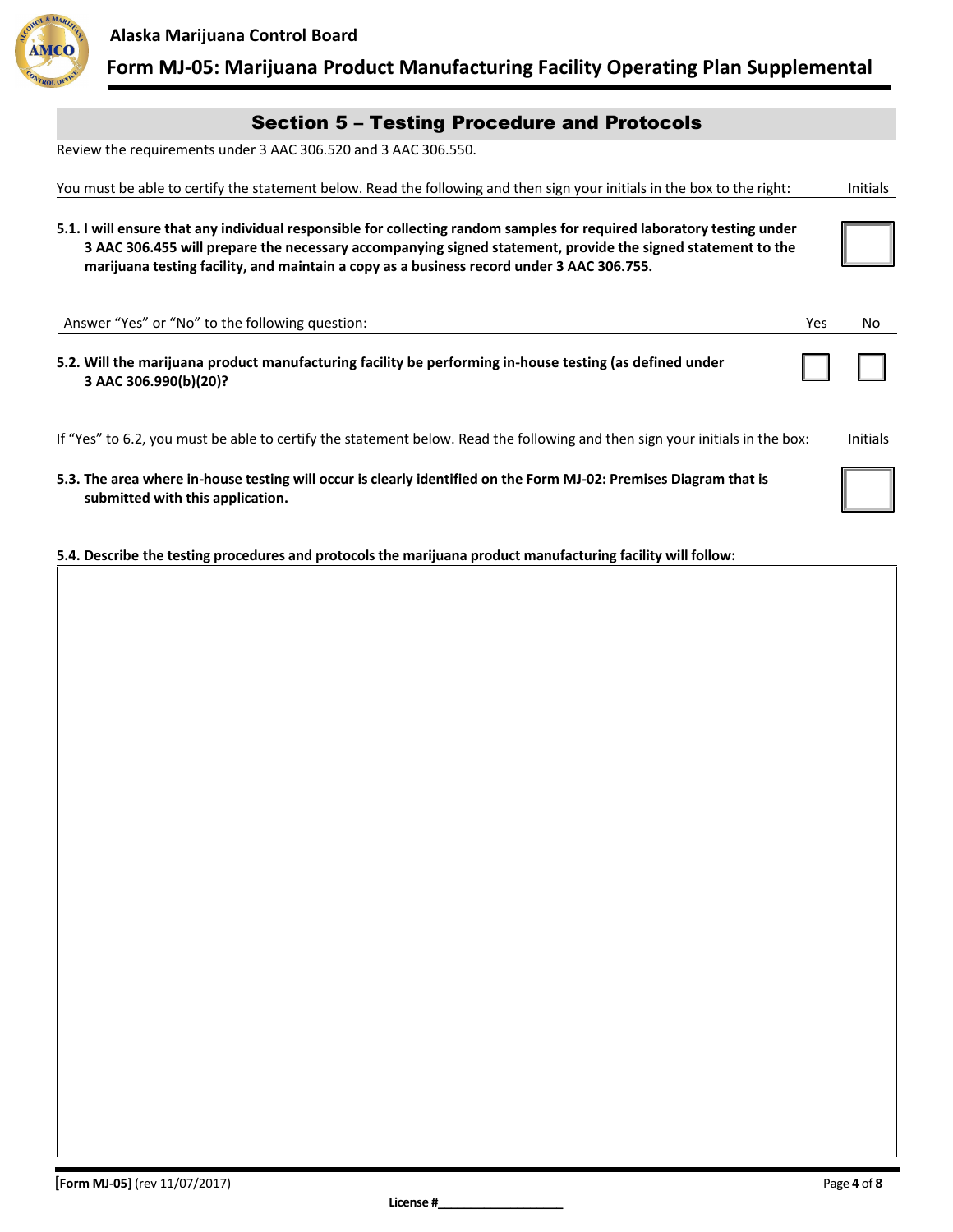

#### Section 6 – Proposed Marijuana Concentrates and Marijuana Products

Review the requirements under 3 AAC 306.520, 3 AAC 306.525, and 3 AAC 306.560. **Attach a completed copy of this page for each proposed marijuana concentrate or marijuana product.**

| <b>Product Name:</b>                                                                                                                       |  |
|--------------------------------------------------------------------------------------------------------------------------------------------|--|
| Type:                                                                                                                                      |  |
| <b>Product Description:</b><br>Details must include the<br>color, shape, and texture.                                                      |  |
| Ingredients:<br>This box is not applicable to<br>marijuana concentrates                                                                    |  |
| <b>Standard Production</b><br><b>Procedure and Detailed</b><br><b>Manufacturing Process:</b>                                               |  |
| <b>Depiction:</b><br>Provide a photograph,<br>drawing, or graphic<br>representation of the<br>expected appearance of the<br>final product. |  |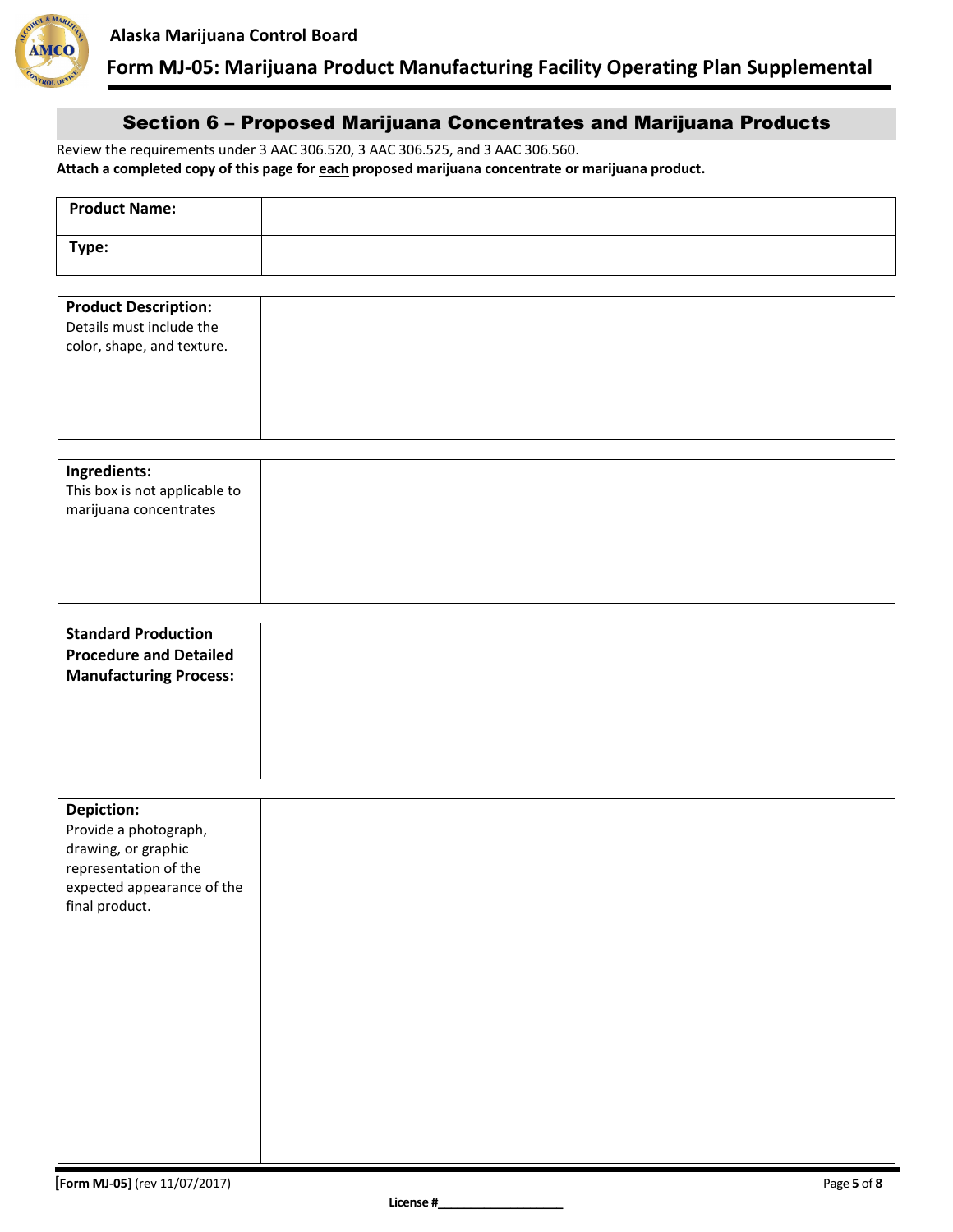

#### Section 7 – Proposed Product Packaging and Sample Labels

Review the requirements under 3 AAC 306.520, 3 AAC 306.565, and 3 AAC 306.570. **Attach a completed copy of this page for each proposed marijuana concentrate or marijuana product.**

| <b>Product Name:</b> |  |
|----------------------|--|
| Type:                |  |

| <b>Packaging Description:</b> |  |
|-------------------------------|--|
| Details must include the      |  |
|                               |  |
| color(s), size, packaging     |  |
| materials used, total         |  |
| amount of THC, individual     |  |
| serving sizes (if multiple),  |  |
| and other specifics showing   |  |
| compliance with               |  |
| 3 AAC 306.565. Please         |  |
| include photos, drawings,     |  |
| or graphic representations.   |  |
|                               |  |
|                               |  |
|                               |  |
|                               |  |
|                               |  |
|                               |  |
|                               |  |
|                               |  |
|                               |  |
|                               |  |
|                               |  |
|                               |  |
| <b>Sample Labels:</b>         |  |
| Drovido camplo labolc         |  |

| Provide sample labels<br>showing how the labeling<br>requirements set forth in<br>3 AAC 306.570 will be met. |  |
|--------------------------------------------------------------------------------------------------------------|--|
|                                                                                                              |  |
|                                                                                                              |  |
|                                                                                                              |  |
|                                                                                                              |  |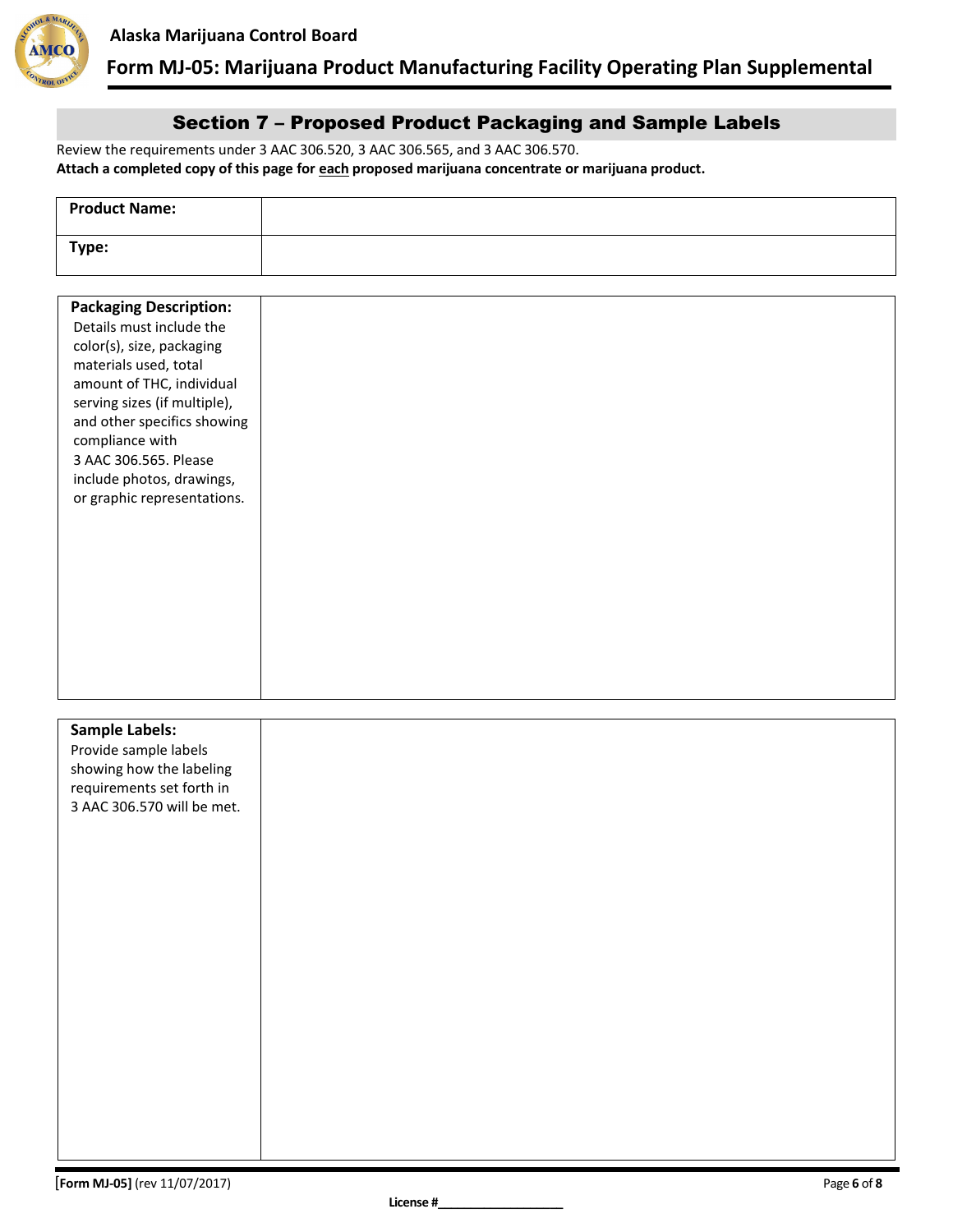

#### Section 8 – Prohibitions

Review the requirements under 3 AAC 306.510.

|    | 8.1. I certify that the marijuana product manufacturing facility will not:                                                                                                                                                                                                                | <b>Initials</b> |
|----|-------------------------------------------------------------------------------------------------------------------------------------------------------------------------------------------------------------------------------------------------------------------------------------------|-----------------|
| а. | sell, deliver, distribute, or transfer any marijuana, marijuana concentrate, or marijuana product directly to a<br>consumer, with or without compensation;                                                                                                                                |                 |
| b. | allow any person, including a licensee, employee, or agent, to consume marijuana, marijuana concentrate, or<br>marijuana product on the licensed premises; or                                                                                                                             |                 |
| c. | manufacture or sell any product that is an adulterated food or drink, closely resembles a familiar food or drink<br>item including candy, or is packaged to look like candy, or in bright colors or with cartoon characters or other<br>pictures or images that would appeal to children. |                 |

| I declare under penalty of unsworn falsification that this form, including all accompanying schedules and statements, is true, correct, |  |
|-----------------------------------------------------------------------------------------------------------------------------------------|--|
| and complete.                                                                                                                           |  |

\_\_\_\_\_\_\_\_\_\_\_\_\_\_\_\_\_\_\_\_\_\_\_\_\_\_\_\_\_\_\_\_\_\_\_\_\_\_\_\_ \_\_\_\_\_\_\_\_\_\_\_\_\_\_\_\_\_\_\_\_\_\_\_\_\_\_\_\_\_\_\_\_\_\_\_\_\_\_\_\_

Signature of licensee Notary Public in and for the State of Alaska

\_\_\_\_\_\_\_\_\_\_\_\_\_\_\_\_\_\_\_\_\_\_\_\_\_\_\_\_\_\_\_\_\_\_\_\_\_\_\_\_ My commission expires: \_\_\_\_\_\_\_\_\_\_\_\_\_\_\_\_\_\_\_\_

Printed name of licensee

Subscribed and sworn to before me this \_\_\_\_\_ day of \_\_\_\_\_\_\_\_\_\_\_\_\_\_\_\_\_\_\_\_\_\_\_\_\_\_\_, 20\_\_\_\_\_.